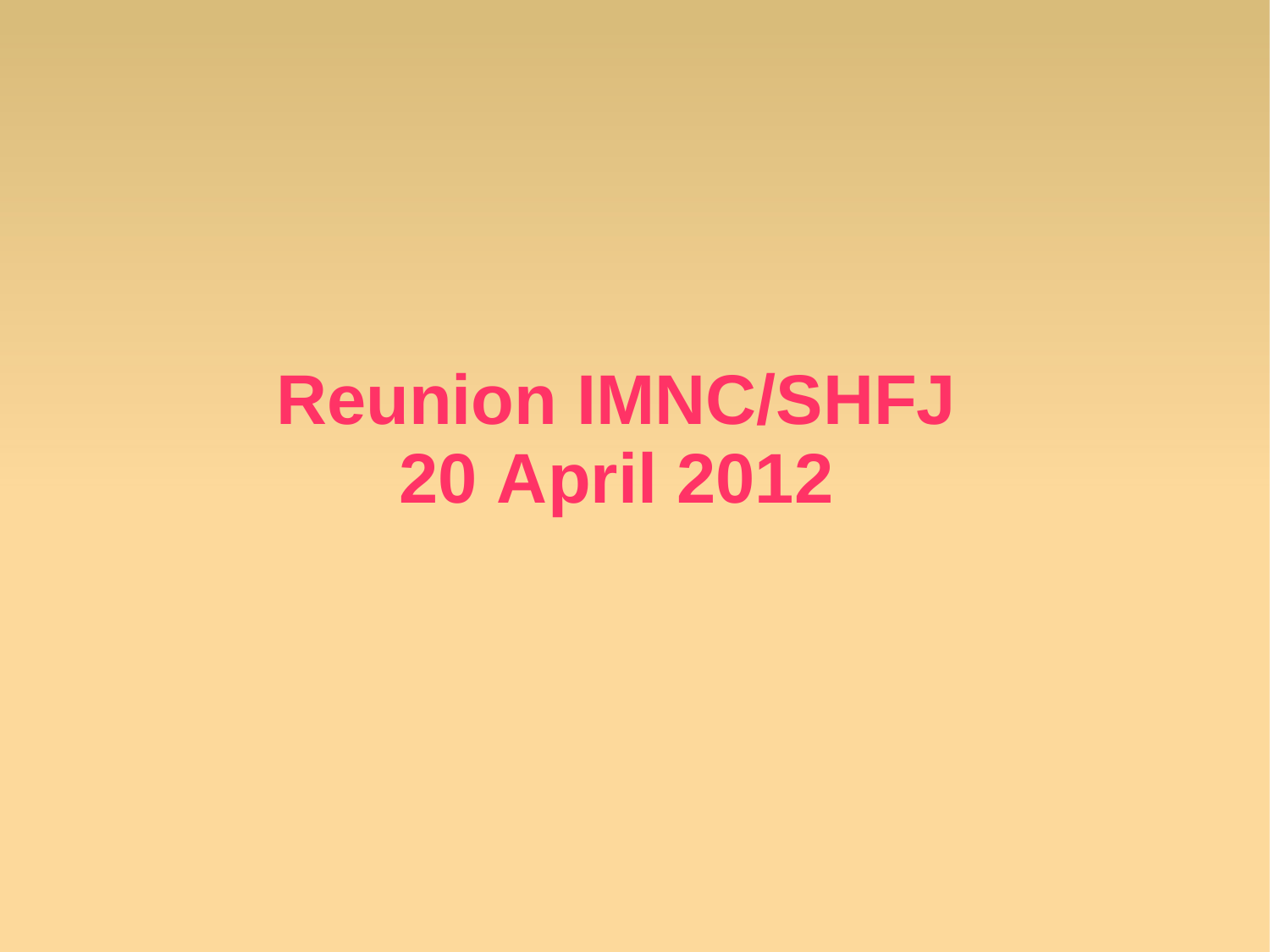## **Mie scattering cuda code: status and plan**

Recipe for the Implementation of the Mie Scattering process

- Table of scattering length and anisotropy (mc\_cst.cu).
- Choose a new deflection angle  $(\theta)$  for the photon propagation according to the Henyey-Greenstein approximation (mc\_fun.cu):

$$
p(\cos\theta) = \frac{1 - g^2}{2x(1 + g^2 - 2g\cos\theta)^{3/2}}
$$
g: anisotropy

 Calculation of the mean free path is done in the woodcock tracing function (mc\_fun.cu)

 $-$  log  $\mu(E)$  with  $\mu(E) = 1/CS(E)$ 

In order to follow the existing code implementation, we might actually create a Table of CS instead of µ.

Code writing (Mie scattering in water) + validation against Gate CPU by the end of April.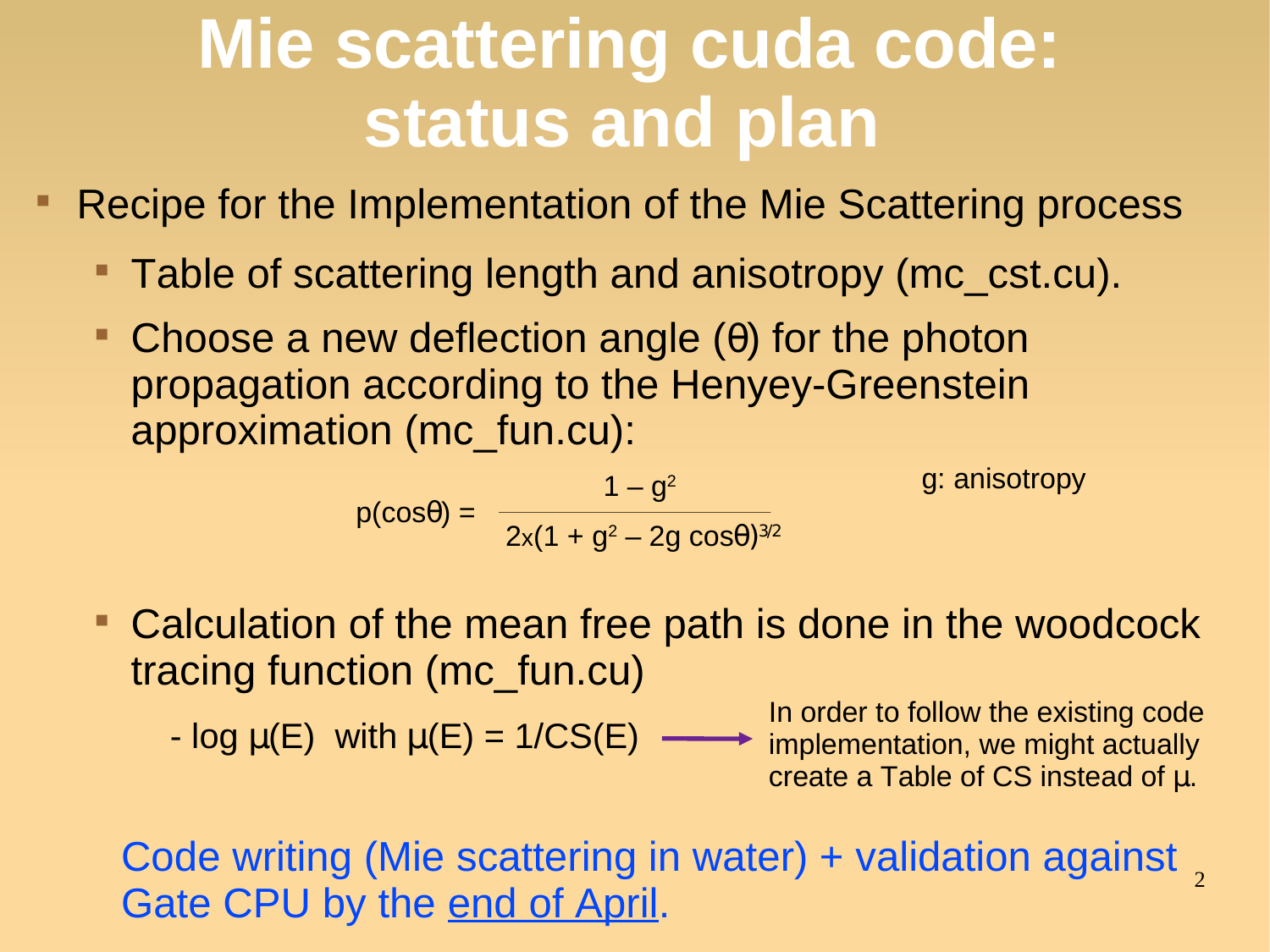## **Gate-CPU validation setup**



#### Water box (400,400,400) mm

Source of optical photons at (200, 200, 200) mm

6 eV optical photon

Mie attenuation length = 6mm



3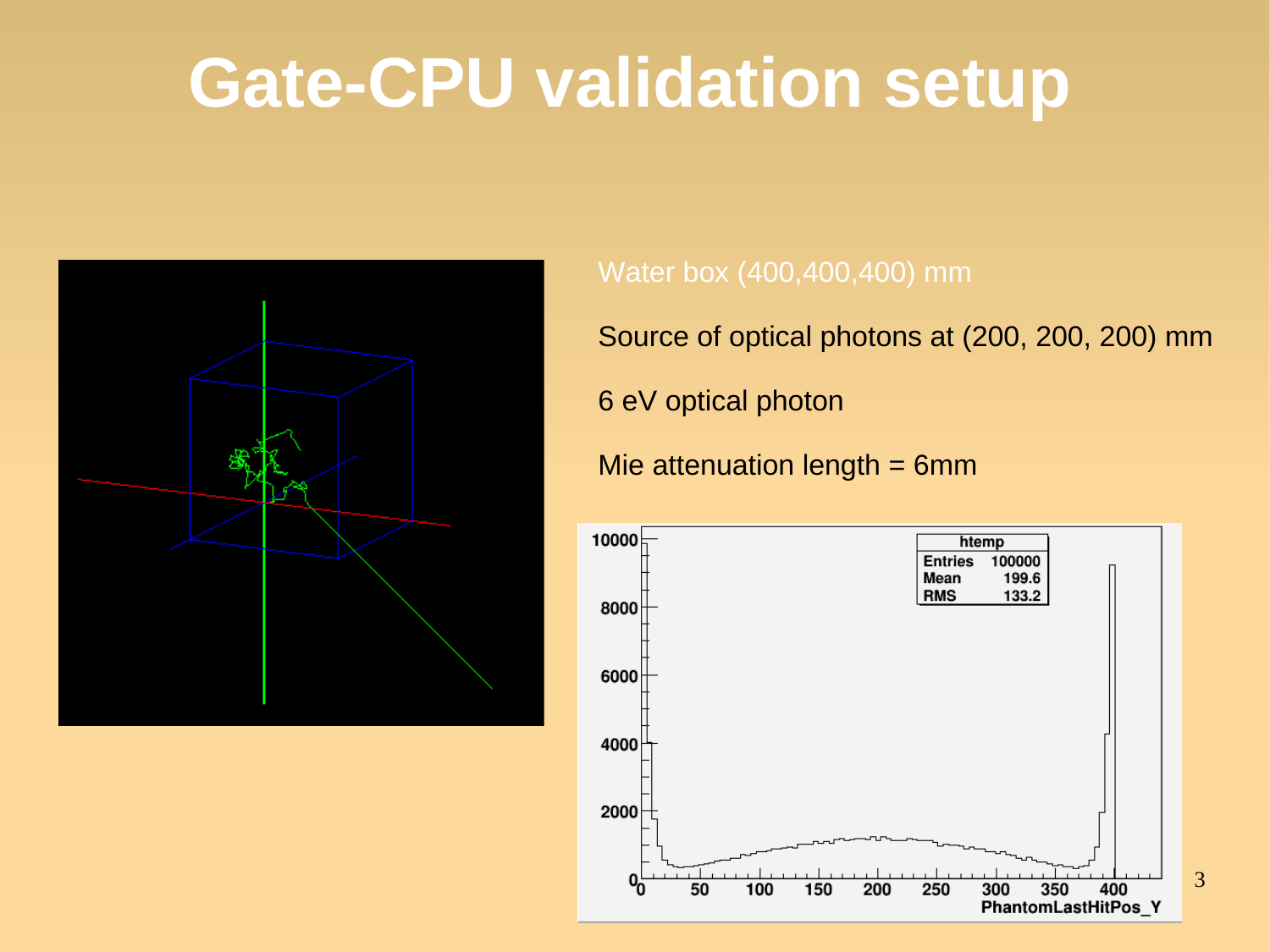# **Quelques verifications...**

- **Livermore Evaluated Photon Data Library EPDL97** including:
- **photoionization, photoexcitation, coherent (Rayleigh)** and incoherent (Compton) scattering, and pair and triplet production cross sections.
- <http://www-nds.iaea.org/epdl97/za1to100.htm>
- EPDL97 includes data down to 1eV (*"but we can only safely use this data down to about 1keV"*)
- **All cross sections are in barns per atom.**
- **All energies are in MeV in the ENDL format**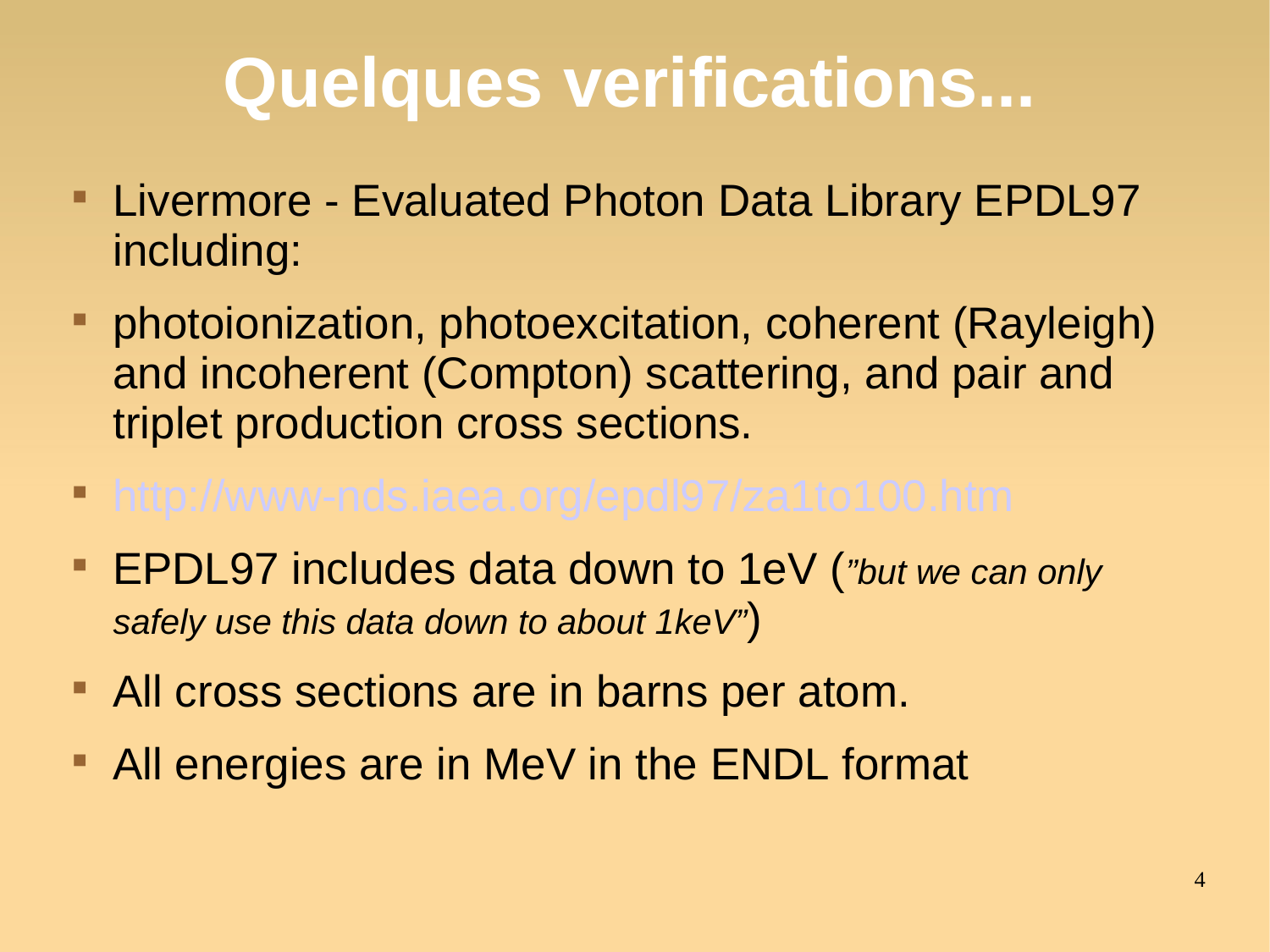## **Section Efficace Rayleigh Livermore**

http://www-nds.iaea.org/cgi-bin/epdl97.cgi?file=data/endl/epdl97/za001000

### Atomic number 1 – incident particle photon

 $Contant$  Tung, image  $Lud$ 

|  | Content-Type: Image/Zvu                                                                                                                                                                                         |  |                           |            |            |                                                                                |       |                                                                                                |  |
|--|-----------------------------------------------------------------------------------------------------------------------------------------------------------------------------------------------------------------|--|---------------------------|------------|------------|--------------------------------------------------------------------------------|-------|------------------------------------------------------------------------------------------------|--|
|  | $\begin{array}{ c c c c c c }\n\hline\n1000 & 7 & 0 & 1.007970 + 0 & 9707045 & 2 & 0.0 \\ 71 & 0 & 0 & 0.0 & 0.0 & 0.0\n\end{array}$<br>1.000000-6 9.887553-6<br>1.059784-6 1.235246-5<br>1.126020-6 1.538627-5 |  | 0.0                       | 0.0<br>0.0 | 0.0<br>0.0 | $\sim 60$ keV                                                                  |       | <b>Cross section</b><br>Livermore Rayleigh                                                     |  |
|  | 1.196396-6 1.933495-5<br>1.271171-6 2.449127-5<br>1.350619-6 3.121326-5<br>1, 392826-6 3, 537646-5                                                                                                              |  |                           |            |            | H: 6.095369 10 <sup>-2</sup> MeV<br>$\,$ O: 5.831018 10 <sup>-2</sup> MeV $\,$ |       | $\Rightarrow$ 1.240517 10 <sup>-3</sup> barns<br>$\Rightarrow$ 4.355844 10 <sup>-1</sup> barns |  |
|  | 1.481238-6 4.569015-5<br>Energie (MeV)                                                                                                                                                                          |  | Cross section (barn/atom) |            |            |                                                                                |       | Table 1. Atom densities of steel and water<br>Atom density<br>Element<br>(atoms/barn·cm)       |  |
|  |                                                                                                                                                                                                                 |  |                           |            |            |                                                                                | Water |                                                                                                |  |

```
Water cross section = 1.240517 10^{-3}x 6.68 10^{-2} + 4.355844 10^{-1} x 3.34 10^{-2}= 0.001463 mm<sup>-1</sup>
```
D'apres le code cuda, la CS Livermore Rayleigh for 60keV in Water =  $1.389 10^{-3}$  mm<sup>-1</sup> OK!

Les CS per atom sont x 10<sup>-22</sup> pour etre en mm<sup>2</sup> dans le code cuda et la densite atomique est en 1/mm3 ( d'ou l'exposant 19):

```
// Atomic number density of each element of materials
\frac{1}{2} constant float mat atom num dens [119] = {
         1/\sqrt{A}ir C N O A\overline{r}8.02083098025e12f. 4.18797071465e16f. 1.12537829977e16f. 2.49430178811e14f.
          / Water H O
        6.685593328e19f.
                              3.342796664e+19f.
        √/ Body H 0
         6.67801861861e+19f, 3.34228869345e19f,
```
 $6.68E - 02$ 

 $3.34E - 02$ 

Hydrogen

Oxygen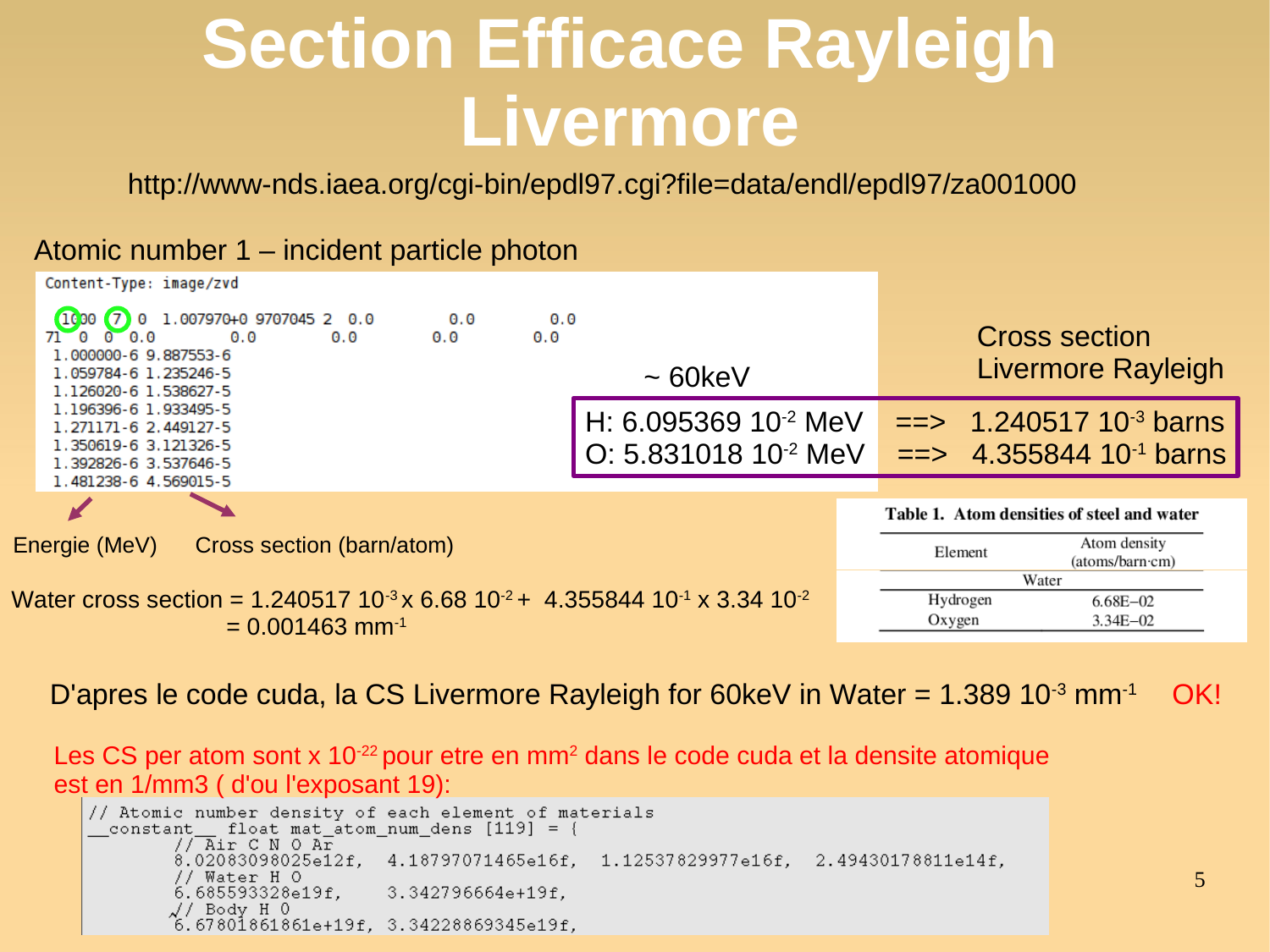

1) In Geant4, the Mie scattering GetMeanFreePath() returns the MIEHG parameter which is the attenuation length (in mm).

2) The cross section is then:  $σ(mm^2) = 1/meanfreepath (mm)$ 

Base XCOM du NIST où toutes les attenuations sont tabulées:

| (required)                        | Scattering             |                        |                                         |                        | Pair Production         | <b>Total Attenuation</b> |                                                                     |  |
|-----------------------------------|------------------------|------------------------|-----------------------------------------|------------------------|-------------------------|--------------------------|---------------------------------------------------------------------|--|
| Photon<br>Energy                  | н<br>Coherent          | Incoherent             | Photoelectric<br>Absorption             | н<br>Field             | Field                   | Scattering               | In Nuclear In Electron With Coherent Without Coherent<br>Scattering |  |
| MeV                               | $\text{cm}^2/\text{g}$ | $\text{cm}^2/\text{g}$ | $\text{cm}^2/\text{g}$                  | $\text{cm}^2/\text{g}$ | $\text{cm}^2/\text{g}$  | $\text{cm}^2/\text{g}$   | $\text{cm}^2/\text{g}$                                              |  |
| 5.000E-02 1.936E-02 1.803E-01     |                        |                        | 2.725E-02                               |                        | $ 0.000E+00 0.000E+00 $ | 2.269E-01                | 2.076E-01                                                           |  |
| $6.000E - 02$ 1.392E-02 1.770E-01 |                        |                        | 1.493E-02                               |                        | $0.000E+00$ $0.000E+00$ | 2.059E-01                | 1.920E-01                                                           |  |
|                                   |                        |                        | 8.000E-02 8.165E-03 1.697E-01 5.770E-03 |                        | $0.000E+00$ $0.000E+00$ | 1.837E-01                | 1.755E-01                                                           |  |



6 L<sub>rayleigh</sub> = 1/1.392E-2 cm  $\rightarrow$  72 cm